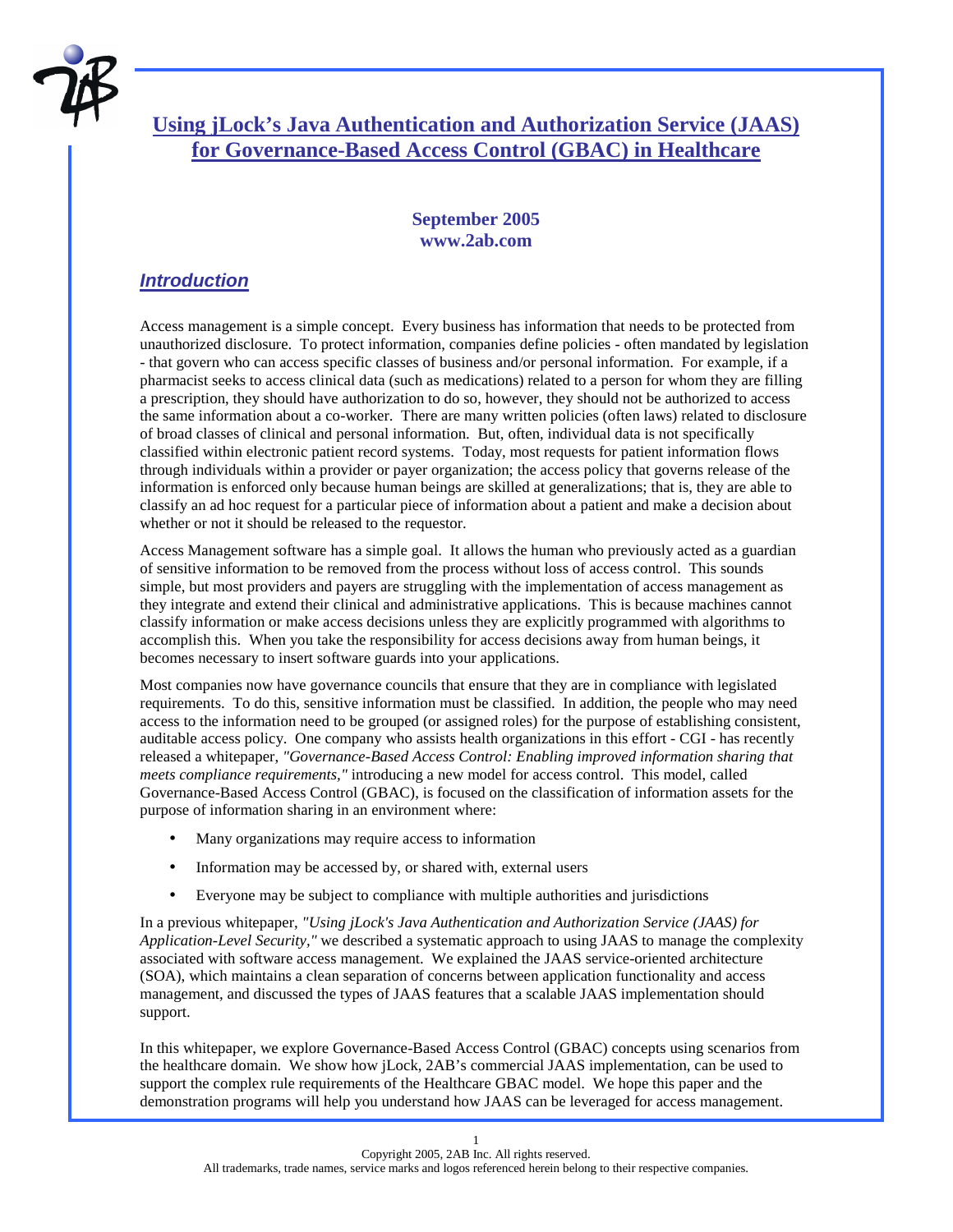

## *What is the Java Authentication and Authorization Service?*

The Java Authentication and Authorization Service (JAAS) defines the standard programming interface for building these software guards in a Java environment. Prior to JAAS, security mechanisms in Java were strictly code-based. That is, you granted permissions based on the code that was running – there was no way to grant permissions based on the identity (or credentials) of the user of the application. For this reason, any user-based access control mechanisms had to be coded directly into the business application (typically requiring new database tables and/or directory infrastructure). When access policy or audit requirements changed, application software had to be modified, tested and redeployed. Additionally, when access policy needs to be examined, or applications audited for conformance, a code review was required.

Access management solutions, such as commercial implementations of JAAS, provide scalable alternatives to the costly embedding of access control mechanisms and access policy. They allow application software guards to leverage services that enable access policy to be modified, tested and deployed dynamically without application code changes. This enables your developers to concentrate on providing business software. Access management solutions efficiently enable high performance access controls in distributed environments while allowing centralized management of access policy. Any commercial access management solution includes application programming interfaces (APIs) and policy management tools. JAAS defines these APIs for the Java environment.

Application security must address any security-related requirements not provided by the runtime security infrastructure. In the area of access management, any requirement to restrict a) the usage of application features or b) access to business and personal information is part of "application security." Often, these restrictions on access to sensitive information are based on legislation. For this reason, the Governance-Based Access Control Model is being progressed as a means to classify information for the purpose of assigning access policy. The CGI whitepaper, "Governance-Based Access Control (GBAC)," provides an excellent overview of this model and is the basis of the examples in this whitepaper.

There are many excellent overviews of JAAS on Sun's JavaSoft Web site. For that reason, we will assume the reader has some familiarity with the JAAS model, and we will focus on how the JAAS model can be leveraged to provide the fine-grain access control requirements of "application security" in an environment that uses the Governance-Based Access Control (GBAC) model.

JAAS consists of two parts: Authentication and Authorization

- Authentication answers the question: "How do I know that you are who you say you are?" The goal of authentication is to securely determine who is executing Java code, regardless of whether or not the code is part of a standalone Java application, a servlet, an applet or an Enterprise Java Bean.
- Authorization answers the question: "Now that I know who you are, how do I know if you are allowed to access the information or application feature that you are requesting?" The goal of authorization is to protect business and personal information and sensitive application features from being used by people who legitimately have access to the application and some subset of its functionality.

There are a number of papers from various sources that focus on how to build an implementation of JAAS. These papers explain in detail the concepts, design center and classes that are used in a JAAS implementation. The classes include LoginContext, LoginModule, CallbackHandler, Subject, Principal, Permission and AccessController. We will discuss those concepts in this paper as they become visible to the Java programmer but will not discuss details of their implementation. This paper will focus on how a Java developer uses a commercial implementation of JAAS in conjunction with the GBAC model. We will introduce the jLock AccessManager which extends the JAAS model to support the context-sensitive policy requirements of GBAC. We will also explore how user identity and access policies are managed using jLock Security Center administrative tools. We will outline the steps you need to take to use jLock's JAAS with the GBAC model.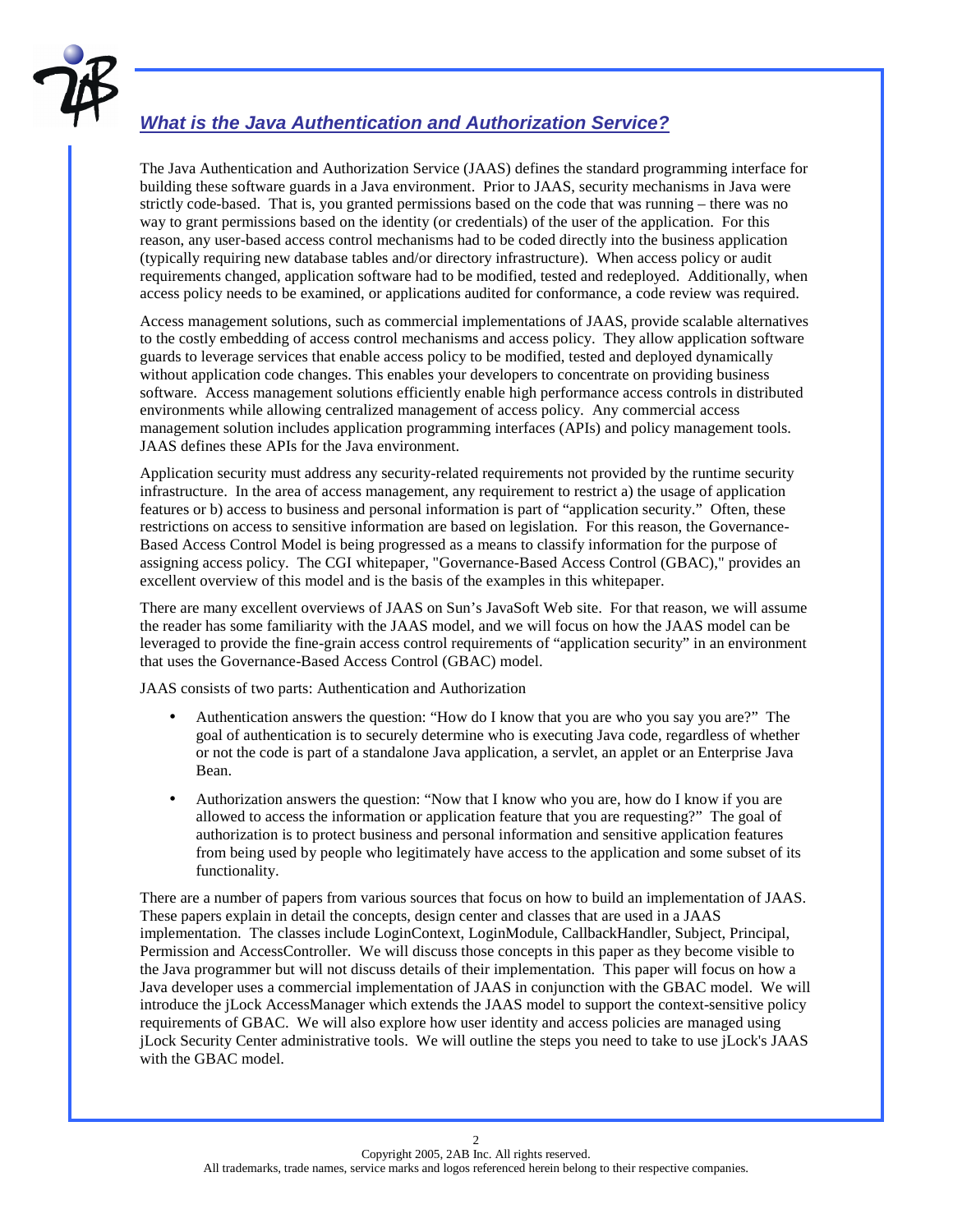

### *Classification of Information*

The classification of information assets based on Governance attributes is a key concept of the GBAC model. Each classification of information is mapped to a JAAS resource or Permission. In the Java Authentication and Authorization Service (JAAS) specification, this is a unique string. You would create resources for each possible classification that needs to be protected using the **CreateResource** Editor as shown below.

| <b>CreateResource</b> |                                    |  |
|-----------------------|------------------------------------|--|
|                       | NewResource<br>HIV<br>Cancel<br>ОК |  |

We are using generic classifications in this example; in reality you might use terminology from a medical vocabulary.

A unique string would need to be defined for each information classification. As you will see later, you can specify operations (such as "order" or "results") to further classify the information asset.

In addition to using the graphical user interface, classifications may be entered programmatically or via scripting.

We also support a more complex naming scheme if you want to give each classification a fully qualified structural name. This might be useful if using medical vocabularies to classify information. To do this, you would use the OMG's Resource Access Decision (RAD) facility naming scheme. For some applications, the complex naming is easier to understand. Here we will simply use JAAS permissions which are strings.

| <b>John Medicies</b> Tool                                                                                                                                                                                               |                                                                                                                     |  |  |  |
|-------------------------------------------------------------------------------------------------------------------------------------------------------------------------------------------------------------------------|---------------------------------------------------------------------------------------------------------------------|--|--|--|
| View Preferences<br>File<br>Help                                                                                                                                                                                        |                                                                                                                     |  |  |  |
| Web Resources<br>C/C++ Resources<br>Jaas Resources .<br>Corba Resources<br>Resources<br>CBC.<br>Ŧ<br>Ŧ<br>ConfidentialInfo<br>Œ<br>Demographics<br>$\overline{+}$<br><b>HIV</b><br>Œ<br>PID#1111111<br>Œ<br>PID#2222222 | Default Resource Operations<br>Resources<br>New Operation<br>Delete Operation<br><b>DefaultOperations</b><br>access |  |  |  |
| Security Center Connection<br>Instance=cpr                                                                                                                                                                              |                                                                                                                     |  |  |  |

**Viewing the GBAC Information Classifications as JAAS Resources**

This user interface is designed to precisely match the Java Authentication and Authorization Service where Resource Permissions are defined as a string. We extend JAAS to allow multiple operations on a Resource. For example, for a lab tests, you may set your operations as "order" and "reviewResults." For demographic information, the only operation may be "access."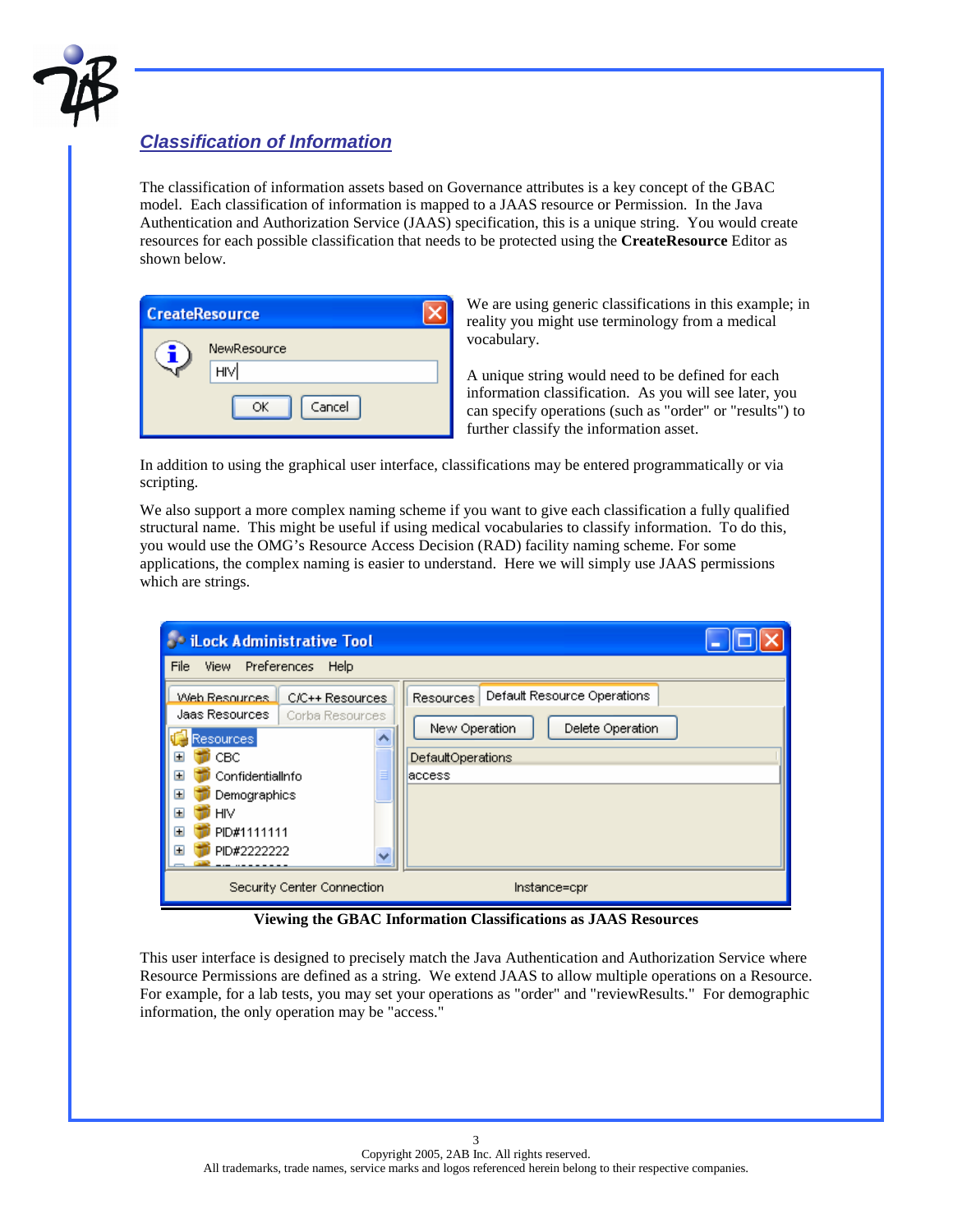

## *Classification of People Who May be Required to Access Information*

The classification of people in GBAC is based on roles. These roles are defined by the healthcare organization. In the Java Authentication and Authorization Service, a role is a type of Principal that may be assigned to Subjects or Groups. The following shows the roles used in this demonstration.

| <b>Collect Administrative Tool</b>                                                     |                                                 |  |
|----------------------------------------------------------------------------------------|-------------------------------------------------|--|
| View Preferences<br>File<br>Help                                                       |                                                 |  |
| Roles<br>Users   Groups<br>AttendingPhysician<br>Œ                                     | Refresh<br>New Role                             |  |
| Confidential_Clearance<br>EmergencyCareProvider<br>$\mathbf \Xi$                       | Roles<br>AttendingPhysician                     |  |
| EmergencyRecordProvider                                                                | Confidential_Clearance<br>EmergencyCareProvider |  |
| MedicalTechnician<br>୍ତ} Nurse                                                         | EmergencyRecordProvider<br>MedicalTechnician    |  |
| <b>Patient</b><br>$\mathbf \overline{\mathbf \mathbf{+}}$<br>PatientAuthorizedAccessor | <b>Nurse</b><br>Patient                         |  |
| $\overline{+}$<br><b>Payer</b><br>PhysicalTherapist<br>$\mathbf \Xi$                   | PatientAuthorizedAccessor                       |  |
| <b>Physician</b><br>$\mathbf \Xi$<br>∢<br>ШI                                           | <b>Payer</b><br>PhysicalTherapist               |  |
| Security Center Connection                                                             | Physician<br>Instance=cpr                       |  |

#### **Examples of Healthcare Roles**

Groups can also be very useful, and roles may be assigned to Groups as shown below.

| <b>EDITION Administrative Tool</b>                                                                                                                                                                                                                                                                                                    |                                                                                                                                                                                                                                                                                                                                                                                   |  |  |  |
|---------------------------------------------------------------------------------------------------------------------------------------------------------------------------------------------------------------------------------------------------------------------------------------------------------------------------------------|-----------------------------------------------------------------------------------------------------------------------------------------------------------------------------------------------------------------------------------------------------------------------------------------------------------------------------------------------------------------------------------|--|--|--|
| File View Preferences<br>Help                                                                                                                                                                                                                                                                                                         |                                                                                                                                                                                                                                                                                                                                                                                   |  |  |  |
| Groups<br><b>Roles</b><br>Users<br>Groups<br><b>32</b> Admissions<br><b>32</b> E911<br>Ŧ<br>MedicAlert<br>$\blacksquare$<br>Roles<br>⊞<br><b>Sa</b> Payer1<br>⊞<br><b>S2</b> Payer2<br>Ŧ<br><b>SB</b> PhysicianGroup1<br>Ŧ<br><b>S2</b> PhysicianGroup2<br>H<br><b>SR</b> Provider1<br>$\pm$<br><b>SR</b> Provider2<br>$\overline{+}$ | Group : MedicAlert<br>Resources for Group : MedicAlert<br>Available Users<br>Users<br> Banks, Bill  - bbanks <br>Burt, Carol C - cburt<br>Goldfinger, George - ggol<br>Johnson, Joel - jjohnson<br><b>TITLE</b><br><b>Roles</b><br>Available Roles<br>EmergencyRecordProvider<br>AttendingPhysician<br>Confidential_Clearance<br>EmergencyCareProvider<br>MedicalTechnician<br>ШI |  |  |  |
| Security Center Connection<br>Instance=cpr                                                                                                                                                                                                                                                                                            |                                                                                                                                                                                                                                                                                                                                                                                   |  |  |  |
| Assigning roles to groups                                                                                                                                                                                                                                                                                                             |                                                                                                                                                                                                                                                                                                                                                                                   |  |  |  |

**EmergencyRecordProvider role will be assigned to anyone in the Group MedicAlert**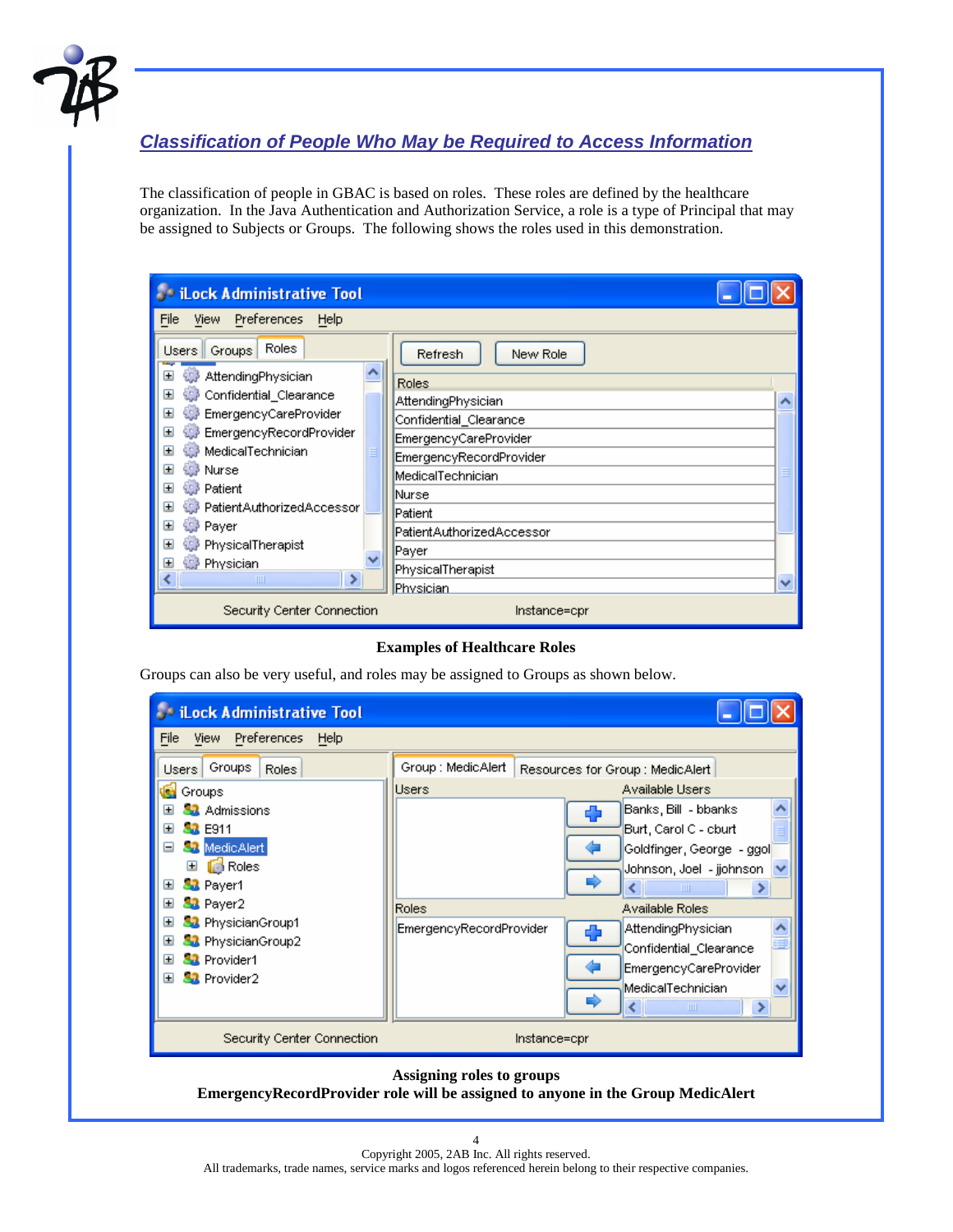

Of course, you will also need to define Users. The Identity Manager in jLock also allows you to create users and assign passwords. Password format requirements can be set using the **Preferences** menu. We can use the Identity Manager **Users** tab to assign roles to our users. For this demo, we assign roles as follows: Bill Banks is a Physician, Ed Harris is an EmergencyRecordProvider (because of association with group MedicAlert) and Nancy Nurse is a Nurse and an EmergencyCareProvider.

| <b>EDITION Administrative Tool</b>             |                                             |                |                        |  |  |
|------------------------------------------------|---------------------------------------------|----------------|------------------------|--|--|
| View Preferences Help<br>File                  |                                             |                |                        |  |  |
| Users<br>Groups Roles                          | User : bbanks<br>Resources for User: bbanks |                |                        |  |  |
| User [7]<br>$\Box$ A [0]                       | Last                                        | Middle         | First                  |  |  |
| B[2]                                           | Banks                                       |                | Bill                   |  |  |
| Banks, Bill - bbanks<br>⊟<br>Ξ<br>Groups       | User ID                                     |                | Optional Data          |  |  |
| <b>S2</b> PhysicianGroup1<br>Roles<br>$\equiv$ | bbanks                                      | Reset Password | bbanks@phygroup        |  |  |
| <b>O</b> Physician                             | Groups                                      |                | AvailableGroups        |  |  |
| <b>Burt</b> , Carol C - cburt<br>⊞             | PhysicianGroup1                             |                | Admissions             |  |  |
| $\Box$ C [0]<br>⊞                              |                                             | E911           |                        |  |  |
| $\Box$ D[0]<br>E                               |                                             |                | MedicAlert             |  |  |
| $\Box$ E [0]<br>田                              | <b>Roles</b>                                |                | AvailableRoles         |  |  |
| $\blacksquare$ F [0]<br>$\overline{+}$         |                                             |                |                        |  |  |
| $\overline{\mathbb{Q}}$ G [1]                  | Physician                                   |                | AttendingPhysician     |  |  |
| Goldfinger, George - ggold V<br>Œ              |                                             |                | Confidential_Clearance |  |  |
| ≺∥<br><b>TITL</b>                              |                                             |                | $\rm{III}$<br>≯        |  |  |
| Security Center Connection<br>Instance=cpr     |                                             |                |                        |  |  |

**Bill Banks has the Role Physician and is in the Group PhysicianGroup1** 



#### **The Role view allows you to see who is assigned a Role**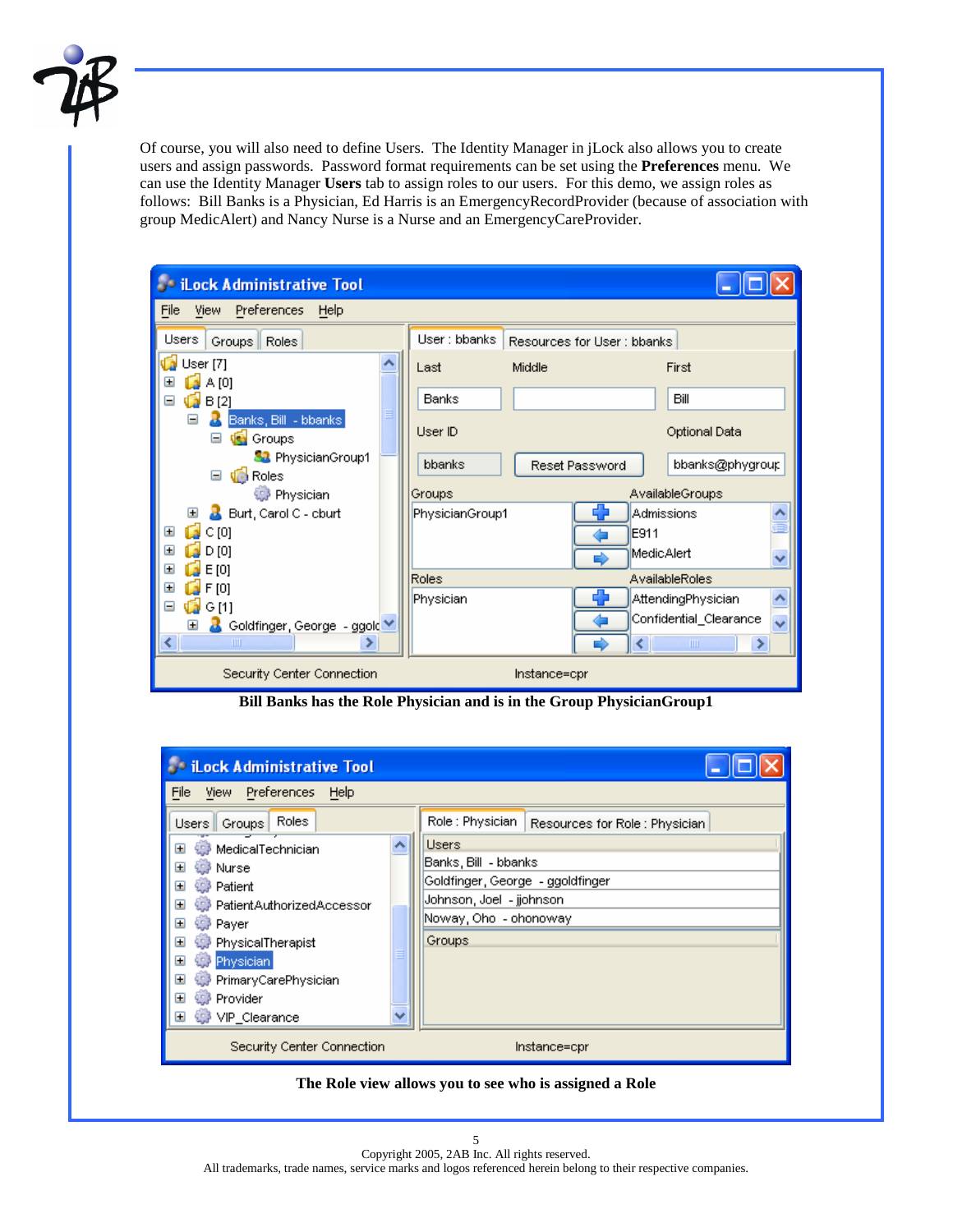

## *Definition of GBAC Rules for Information Access*

Access Control rules may be defined in Governance-Based Access Control (GBAC) based upon the roles of individuals, relationships between the requestor and the information source (i.e. attending physician) and/or the context within which information is requested (i.e. emergency). These rules will have to be defined for each health organization.

By selecting a Resource (information classification) operation, you can modify the policy as shown below. Note that jLock allows you to specify rules for different operations on Resources. For example, you see below that there are order and reviewResults operations on the HIV resource. These operations can be customized for each Resource (class of information).



Because GBAC often requires decisions to be based on context or relationship-based information that can only be evaluated at the time of the access request (as it may change dynamically), our demonstration will make use of a dynamic attribute service. Dynamic attributes are "groups" or "roles" that are assigned dynamically to a user at the time of the access request. For example, there may be information that is provided to an "attending physician" that is not available to other healthcare workers (even if they are physicians). In this demonstration, physicians will be provided a view that only includes the patients for which they are the attending physician. The access policy for patient information is based on the AttendingPhysician role. This role is dynamically associated with the physician at the time of the access request. Because dynamic attribution of roles and/or groups is a part of the access management service, they are easily audited and maintained separate from the business application. Access policy remains simple, easy to understand, administer and audit.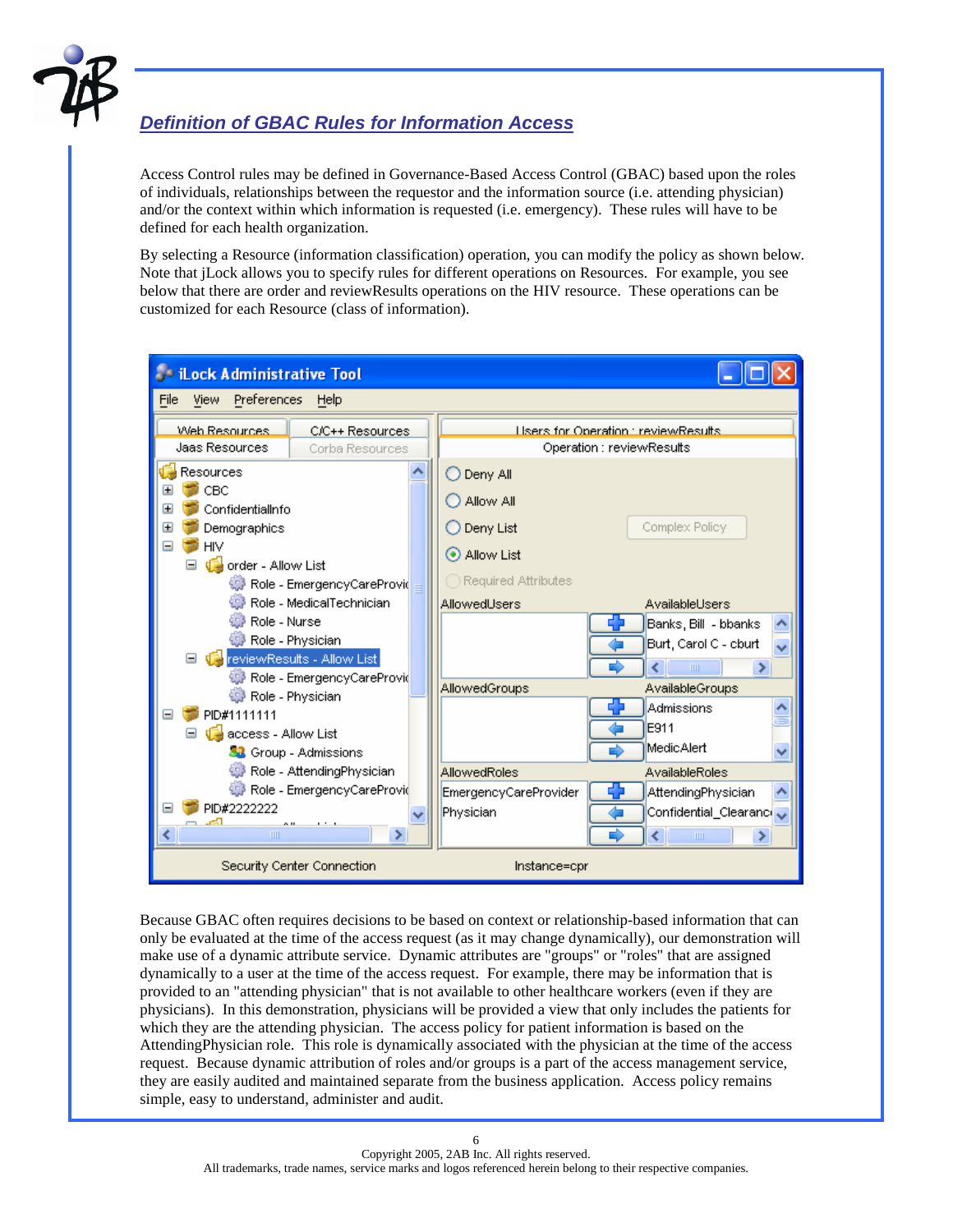

## *Using JAAS Authentication as Part of a GBAC Solution*

JAAS authentication is based on the Pluggable Authentication Module (PAM) architecture. Leveraging an architecture that supports 'plug-ins' for authentication ensures that Java applications can be independent of the underlying authentication mechanism. This has the advantage that new or revised authentication mechanisms can be plugged in without modifying the application code. That is, management of User IDs and Passwords (or other methods of authentication) are removed from the application's concern. For this example, we will leverage the dialog-based User ID and Password authenticator that is supplied with the jLock product.

The first thing you need to do is specify the JAAS implementation that you are using. This is done with a login configuration file. This may be done on the command line when you invoke your application.

java -Djava.security.auth.login.config=config.txt …

The **jaas\_config.txt** file, supplied with the example, is shown below. It specifies an application name (JaasDemo) and the jLock plug-in class for the LoginModule. We are also specifying the instance name of the Security Center repository that holds identity and policy information.

/\*\* Login Configuration for the GBAC JAAS Demo Applications \*\*/

JaasDemo

};

{ com.twoab.jaas.LoginModuleUP required instance="cpr";

#### **JAAS Login Configuration File (jaas\_config.txt)**

This is the Java code for a class that prints "Hello iLock World" if user authentication succeeds. The two JAAS methods your application needs to invoke to use a JAAS authenticator are shown in **bold** font.

```
public HelloJAAS() {
   LoginContext lc = null; 
   /** Create a LoginContext object. */ 
   try { 
     lc = new LoginContext("JaasDemo", new DialogCallbackHandlerUP()); 
  } catch (LoginException le) { 
     System.out.println("Cannot create LoginContext. " + le.getMessage()); 
     System.exit(1); 
   } catch (SecurityException se) { 
     System.out.println("Cannot create LoginContext. " + se.getMessage()); 
     System.exit(-1); 
   } 
   try { 
    lc.login(); 
} 
   catch (LoginException le) { 
    System.out.println("\nAuthentication failed:"); 
    System.out.println(" " + le.getMessage()); 
    System.exit(1); 
} 
  System.out.println("\nHello iLock World!\n");
                       JAAS Authentication Code Sample (HelloJAAS.java)
```
That is all the code and configuration you need! When you run the example (runHello.bat), at the point where the **lc.login**() is called, the following dialog will appear.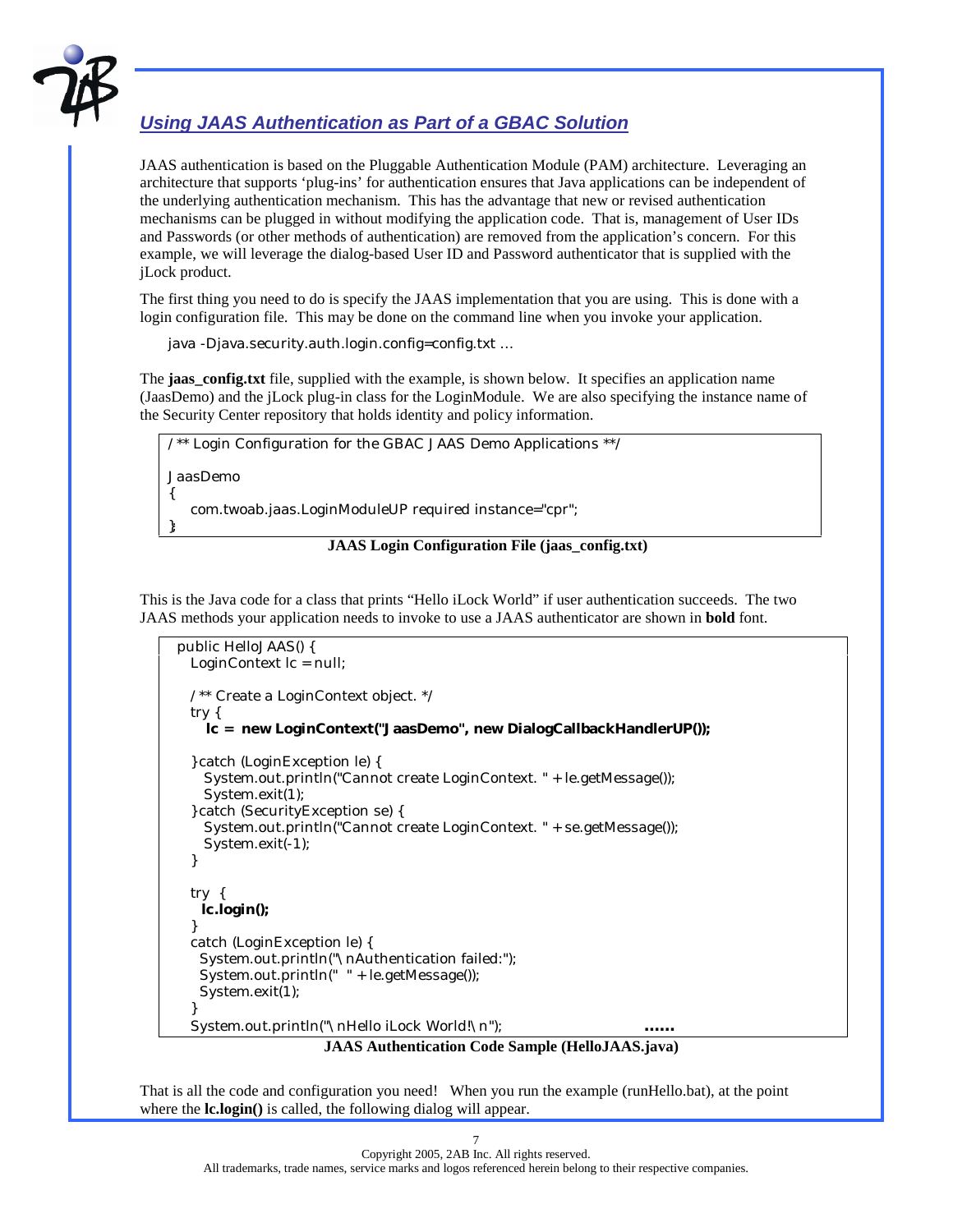| D / Password              |  |
|---------------------------|--|
|                           |  |
| <b>User ID</b><br>lbbanks |  |
| Password                  |  |
| ******                    |  |
| OK<br>Cancel              |  |

Type in a User ID and Password as shown above and click **OK**. jLock will authenticate the user.

Assuming you typed a valid User ID and Password, the example program results will, as you might expect, look like the following:

| <b>ex ilockdemos</b>                       |  |
|--------------------------------------------|--|
| C:\iLock\demos\jaas\CPR_GBAC_JAAS}runHello |  |
| Hello iLock World!                         |  |
|                                            |  |

**Authentication Succeeded** 

Of course, if you should fail to provide a valid User ID and/or Password, you will see this:

| <b>ex ilockdemos</b>                                         |  |
|--------------------------------------------------------------|--|
| C:\iLock\demos\jaas\CPR_GBAC_JAAS>runHello                   |  |
| Authentication failed:<br>Login Failure: all modules ignored |  |
|                                                              |  |

#### **Authentication Failed**

The HelloJAAS demo program has obviously written no Java code to manage Users or Passwords, or to do the work required to authenticate the user (in this case verify the password). That is the great thing about the JAAS architecture; just "plug in" jLock, and it securely manages all that for you! jLock also ensures that the password is never available in clear text. jLock securely stores and transmits password information - even if you are not using an encrypted transport protocol.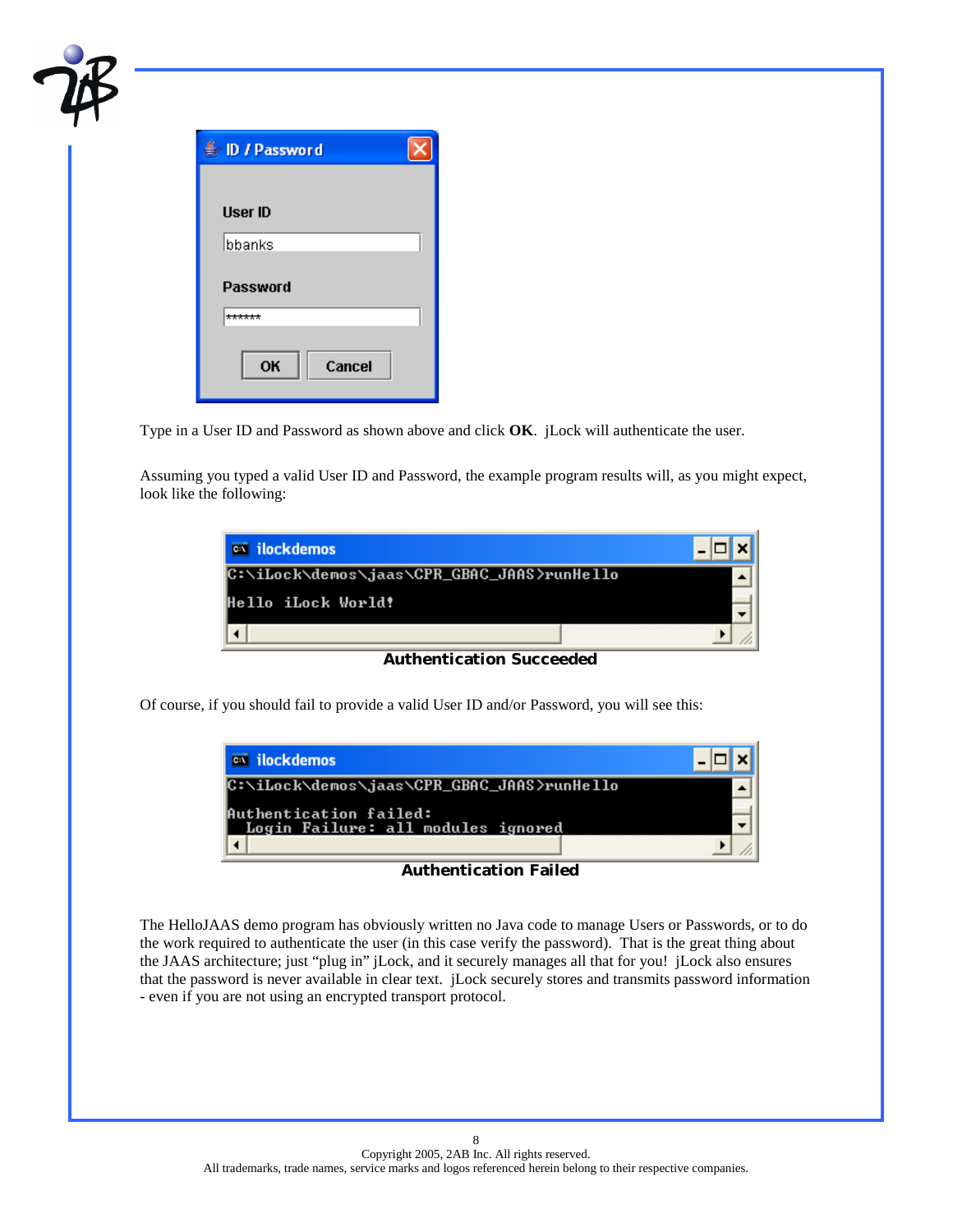

Now we are ready to explore JAAS authorization. To understand the JAAS Authorization model, you must first understand a little more about what happens when you authenticate using JAAS. When the user (*bbanks* in the example above) was authenticated, a **Subject** object was created. A Subject represents the entity that was authenticated – that is, the entity that has been able to prove their identity. A Java **Principal** is a "security attribute" or "credential" that can be associated with one or more Subjects. During the authentication process, the jLock authenticator acquired the credentials of the Subject and associated them with the subject by creating the appropriate Principal objects. A user (i.e. Subject) may always be able to prove their identity, but their credentials (i.e. Principals) may change over time. For this reason, security access policy is defined in terms of the security attributes (or in Java terminology Principals) that are associated with the Subject at the time identity was authenticated. jLock supports three types of Principals: 1) AccessIdPrincipal, 2) RolePrincipal and 3) GroupPrincipal. These map to the UserIds, Groups and Roles shown in the Identity Manager. These are the fundamental building blocks of access policy. In the section above, you can see that the user, Bill Banks, has the following jLock security attributes.

- AccessId: *bbanks*
- Role: *Physician*
- Group: *PhysicianGroup1*

If you add the following code to the example, you can see that the LoginContext allows navigation to a Subject that manages a set of Principals.



 **Code to display the names of the Principals associated with the authenticated Subject** 

Running with this code, you will see the output below following authentication:

| <b>ex ilockdemos</b>                                                                                  |  |
|-------------------------------------------------------------------------------------------------------|--|
| <b>JAAS Principals:</b><br>AccessId - AUTHENTICATED<br>$AccessId - PUBLIC$<br>$AccessId - uid:bbanks$ |  |
| $Group - PhysicianGroup1$<br>$Role - Physician$<br>C:\iLock\demos\jaas\CPR_GBAC_JAAS>                 |  |
|                                                                                                       |  |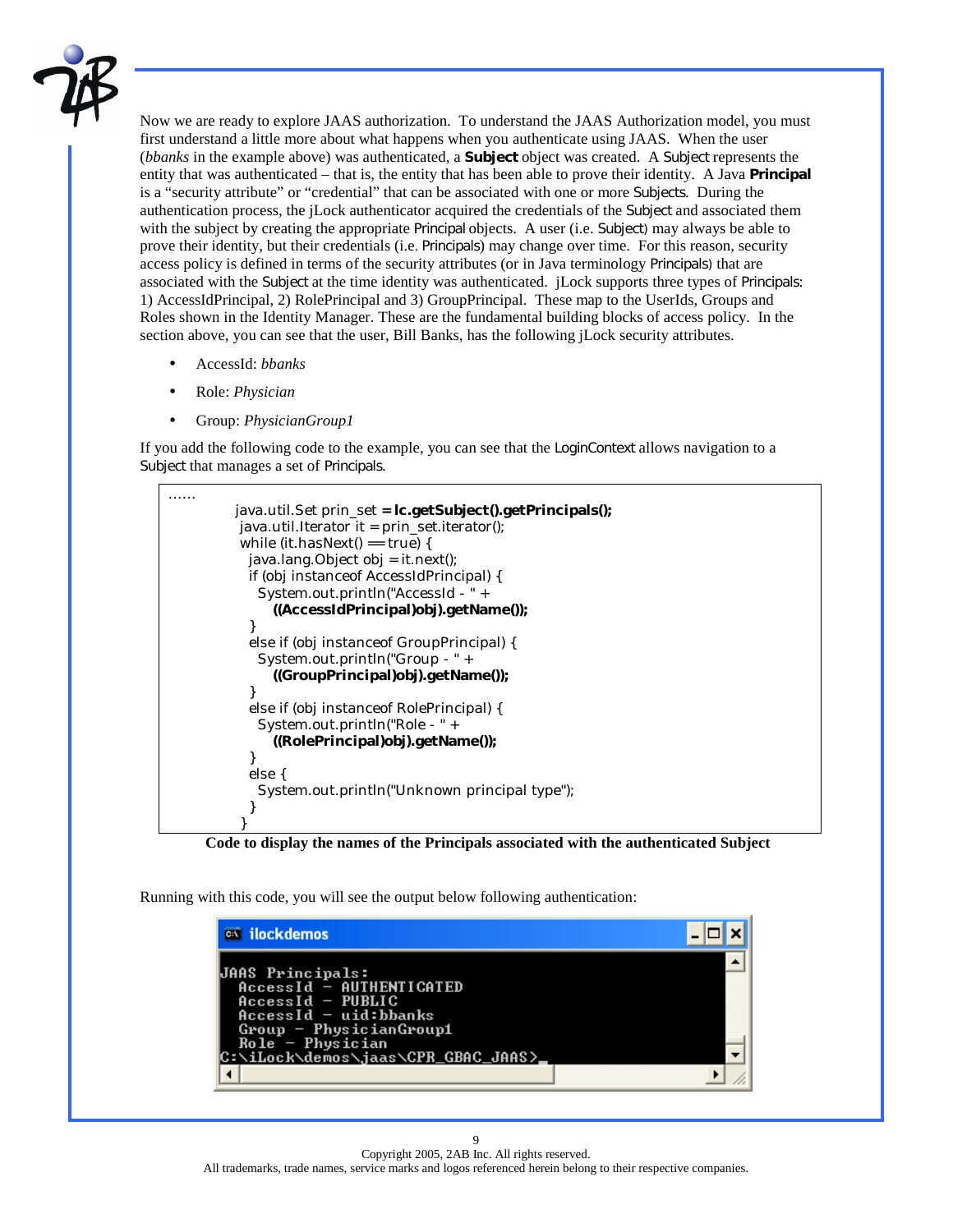

## *Extending JAAS Authorization for CPR GBAC*

The JAAS Authorization model extends the code-centric, Java security architecture that uses a security policy to specify what access is granted to executing code (such as access to files, sockets or specific operations). The extension allows security access policy to be defined based on the credentials associated with the user of the code. Just as a commercial JAAS Authentication may be plugged in, the JAAS Authorization model also allows vendors to offer commercial solutions that offer scalability, management and enhanced support for sophisticated access policy.

There are limitations in the JAAS Authorization model in Sun's reference implementation. For example, Sun's reference implementation requires that grant statements that define access policy be placed in policy files for each user and that the application use the Java Security Manager (in the same way that grant statements and policy files are used for code-centric security). Since it obviously is not practical (or secure) to manage user-based access policy in local, plain-text files for a large user community, JAAS providers such as 2AB offer solutions that allow identity and access policy to be managed separately from the application. Sun's reference implementation also requires that any code that requires user-based access control be placed in a separate class and executed only via Subject.doAs (or doAsPrivileged) methods. That sets the scope of the user-based software guard to the class where the sensitive code is located. jLock does not preclude the use of the do.As operations for access management but does support the insertion of software guards that use the JAAS Principal-based authorization model without the requirement to segment the code into separate classes. Notice that while we can certainly run this application with the Java Security Manager installed (adding a few permissions to the java.policy file), this demo does not require the Security Manager to leverage the jLock JAAS features. You simply insert your sensitive code in a try block and check for the appropriate permission before running it. Remember, you are not checking whether the code has access to the resource, you are only checking whether or not the application should provide the resource to the user.

jLock supports the use of the JAAS AccessController for checking access permissions and also provides a more powerful AccessManager that enables relationship-based and context sensitive polices to be supported. Note that after the user has authenticated, it is still necessary to determine if the user has permission to access patient information. The code snippets below show use of the AccessController and the more powerful AccessManager (which allows custom actions such as "order" and "reviewResults.")

```
 String gbac_class = new String("Demographics"); 
      try { 
       ResourcePermission p = new ResourcePermission(gbac_class); 
       AccessController.checkPermission(p); 
      System.out.println("Access to " + gbac_class + " Info is granted");
} 
      catch (com.twoab.jaas.AccessControlException ace) { 
       System.out.println("Sorry - Access to " + info_class + " Info is denied"); 
}
```
#### **Code to protect access to the "Demographics" information using a JAAS AccessController**

```
 String gbac_class = new String("HIV"); 
     JaasResource jr = new JaasResource (gbac_class); 
     if (am.accessAllowed(jr, "reviewResults", lc.getSubject())) { 
                     System.out.println("Granted access to " + jr.toString() + " Info");
     } else { 
                     System.out.println("Denied access to " + jr.toString() + " Info ");
}
```
#### **Code to protect access to the "HIV" lab results using a jLock AccessManager with custom operations**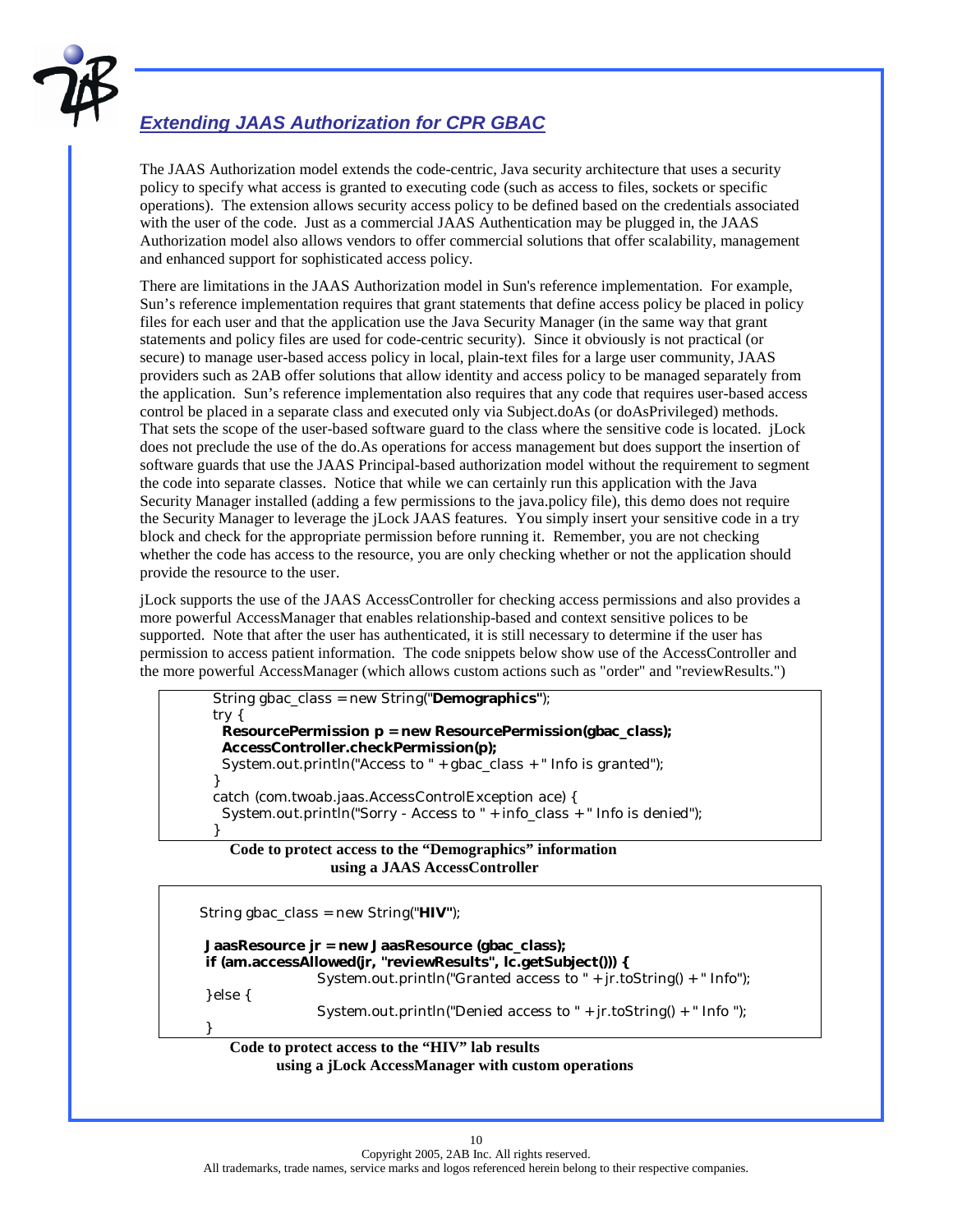

### *A Patient Record Demonstration*

Next, we want to show how you might build an application that integrates patient demographic and clinical data while only displaying the information that a user is authorized to view. We call this demonstration program the "County General - Patient Record System." The source code for the demonstration program below is freely available.

When Bill Banks, a Physician, logs into the system, a custom view of patient information is generated. Note that he is only allowed to view information that he is authorized to see. That is, there may be information in the database, based on the GBAC rules, that he is not authorized to view. The portal dynamically constructs the user view based upon the results of consultation with a GBAC access controller. To change the information available, no code is written – the GBAC rules are simply changed using the graphical administration tools provided to the security administrator.

| County General - Patient Record System                                           |                                                          |                    |                                          |                                      |
|----------------------------------------------------------------------------------|----------------------------------------------------------|--------------------|------------------------------------------|--------------------------------------|
| <b>Bill Banks</b>                                                                | Attending: Bill Banks                                    |                    | Thu Sep 29 09:49:03 CDT 2005             |                                      |
| <b>PATIENTS</b><br>PID#6666666<br>$\bullet$ CBC<br>Jane Doe<br>CBC<br><b>HIV</b> | Patient: Jane Doe: PID#2222222<br>Vitals<br>Demographics |                    |                                          |                                      |
|                                                                                  | TEMP: 98.6<br>Weight: 135                                |                    | Blood Pressure: 110/75<br>Allergies: PEN |                                      |
|                                                                                  | Test: HIV<br>Test<br><b>HIV</b>                          | Result<br>Negative | Units<br>N/A                             | Reference Range<br>Positive-Negative |

**Information Authorized for Bill Banks, a Physician** 

Here is the line of code (Guard) that is inserted into the application to determine whether or not to display a patient in the tree. A similar access control check is made on each document type to determine the information to display under the patient. In this way, the access policy remains separate from the application and can be modified dynamically using the policy administrative tools shown earlier in this paper.

boolean view = true; **view = am.accessAllowed(patient.toResource(),operation,lm.getSecurityAttributes());** 

**Code in prototype to determine whether or not a patient can be viewed by the user**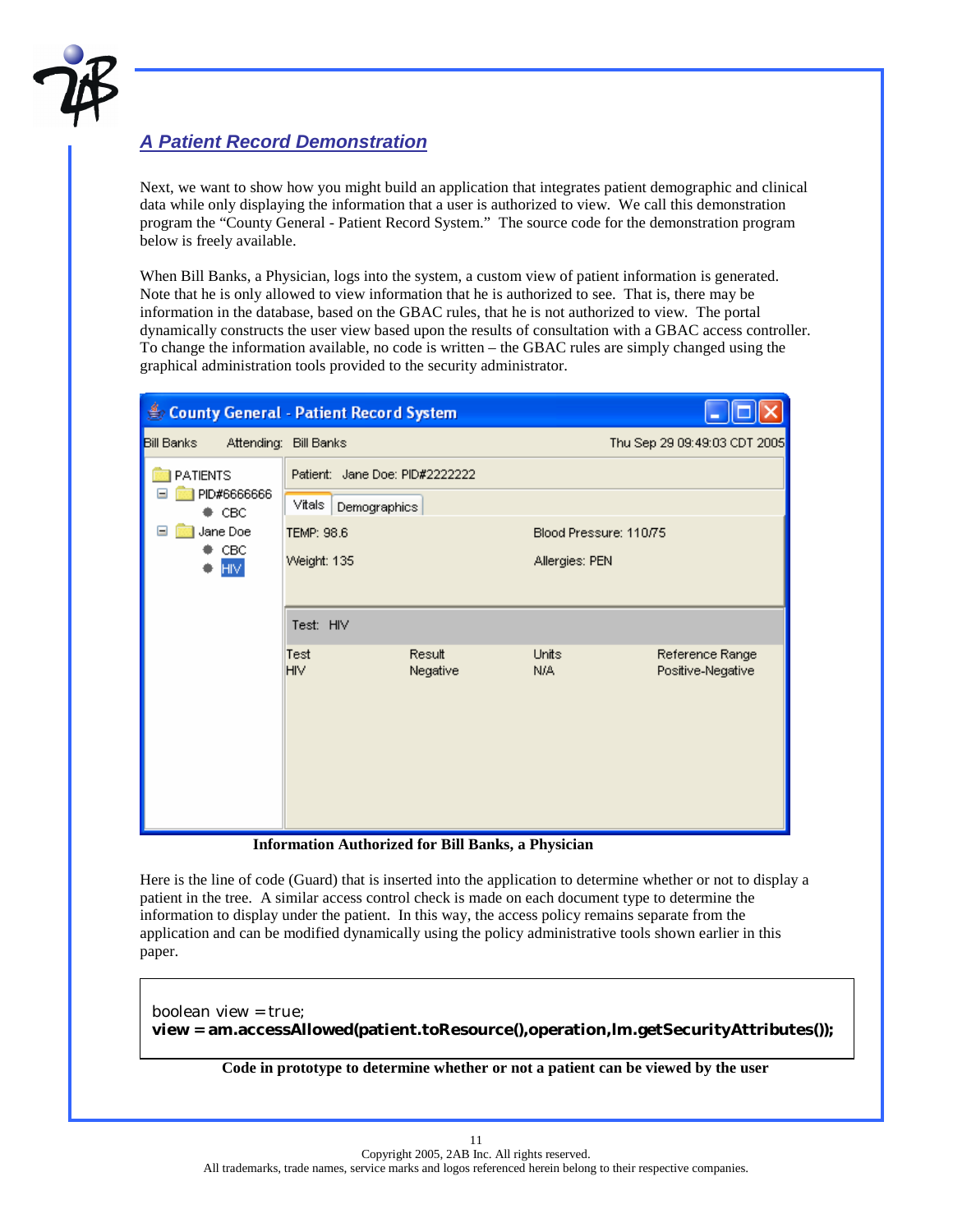

Below we see the same portal when Nancy Nurse, a nurse, is logged in. Notice that the nurse has access to more patients in her view as she may be assisting multiple physicians. If you select test results for a patient, however, access to those results may be restricted. For example, the nurse can see that an HIV test has been ordered, but is not allowed access to the results.

| County General - Patient Record System                                      |                                                                                                                                  |                                                                                       |                                                                                                              |                                                                                                                                               |
|-----------------------------------------------------------------------------|----------------------------------------------------------------------------------------------------------------------------------|---------------------------------------------------------------------------------------|--------------------------------------------------------------------------------------------------------------|-----------------------------------------------------------------------------------------------------------------------------------------------|
| Nancy Nurse                                                                 | Attending: Bill Banks                                                                                                            |                                                                                       |                                                                                                              | Thu Sep 29 10:05:34 CDT 2005                                                                                                                  |
| <b>PATIENTS</b>                                                             | Patient: Jane Doe: PID#2222222                                                                                                   |                                                                                       |                                                                                                              |                                                                                                                                               |
| Tommy Jones<br>♦ СВС                                                        | Vitals<br>Demographics                                                                                                           |                                                                                       |                                                                                                              |                                                                                                                                               |
| Ξ<br>Billy Bob                                                              | TEMP: 98.6                                                                                                                       |                                                                                       |                                                                                                              | Blood Pressure: 110/75                                                                                                                        |
| $\bullet$ CBC<br>Tarzan KOJ<br>$=$<br>$\bullet$ CBC<br>$=$                  | Weight: 135                                                                                                                      |                                                                                       | Allergies: PEN                                                                                               |                                                                                                                                               |
| PID#6666666<br>$\bullet$ CBC                                                | Test: CBC                                                                                                                        |                                                                                       |                                                                                                              |                                                                                                                                               |
| Jane Doe<br>⊟<br>CBC<br><b>HIV</b><br>PID#1111111<br>⊟<br>CBC<br><b>HIV</b> | Test<br><b>WBC</b><br><b>RBC</b><br><b>HGB</b><br>HCT<br>MCV<br><b>MCH</b><br><b>MCHC</b><br><b>RDW</b><br>PLATELET COUNT<br>MPV | Result<br>5.2<br>3.51L<br>14.5<br>41.2<br>117H<br>41.4H<br>35.3<br>11.8<br>172<br>7.6 | Units:<br>Thous/ch.mm<br>Mil/cu.mm<br>a/dL<br>Percent<br>FI<br>pa<br>Percent<br>Percent<br>Thous/cu.mm<br>fl | Reference Range<br>$3.9 - 11.1$<br>4.20-5.70<br>13.2-16.9<br>38.5-49.0<br>80-97<br>27.5-33.5<br>32.0-36.0<br>11.0-15.0<br>140-390<br>7.5-11.5 |

 **Patient View based on authorization for Nancy Nurse, a Nurse** 



 **Message received when Nancy Nurse tries to view HIV results** 

You may have also noticed that some of the patient names are not shown (they are identified only by a PID#). The AccessManager is also consulted regarding whether or not to display patient names on the graphical user interface.



#### **Code in prototype to decide whether or not user is allowed to view a patient name**

The CPR application uses the access manager as a software guard to provide access decisions before displaying any information related to patients. The policy is easily administered using tools that are simple to use and easy for business people to understand.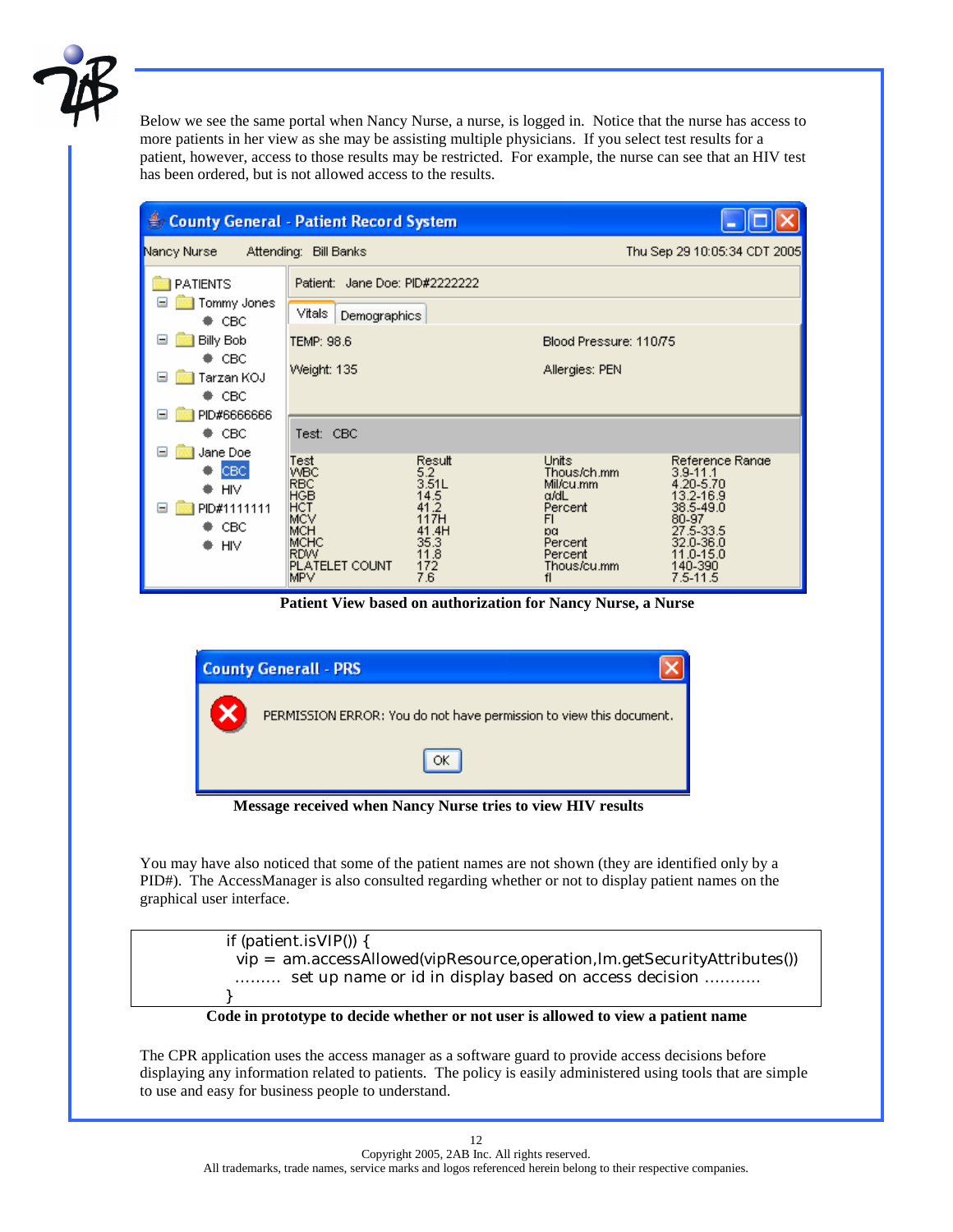

### *Summary*

In this paper we have outlined how the jLock JAAS service can be used to implement a Service Oriented Architecture for application-level security that meets the unique requirements of Governance-Based Access Control in Healthcare.

The trend towards a service-oriented architectural approach to dealing with application-level security is evident in recent analyst reports. For example:

*META Group predicted in late 2003: "as businesses begin to put more focus on design for application securability and service oriented architecture, applicationspecific security mechanisms will migrate to infrastructure."* 

A JAAS implementation such as jLock provides APIs that enable you to authenticate and easily integrate access control checks within your business applications. JAAS supports a pluggable architecture that allows you to select your JAAS vendor based upon your requirements for authentication and access policy support.

Utilizing JAAS, your business developers simply insert AccessController or AccessManager calls (Software Guards) at the points in the software where sensitive resources are exposed. This Guard consults with the jLock Access Manager who evaluates the policy and advises the Guard on allowing access.



The JAAS architecture enables many different policy models to be leveraged by a Java business application.

 **JAAS supports a service-oriented architecture for authentication and authorization**